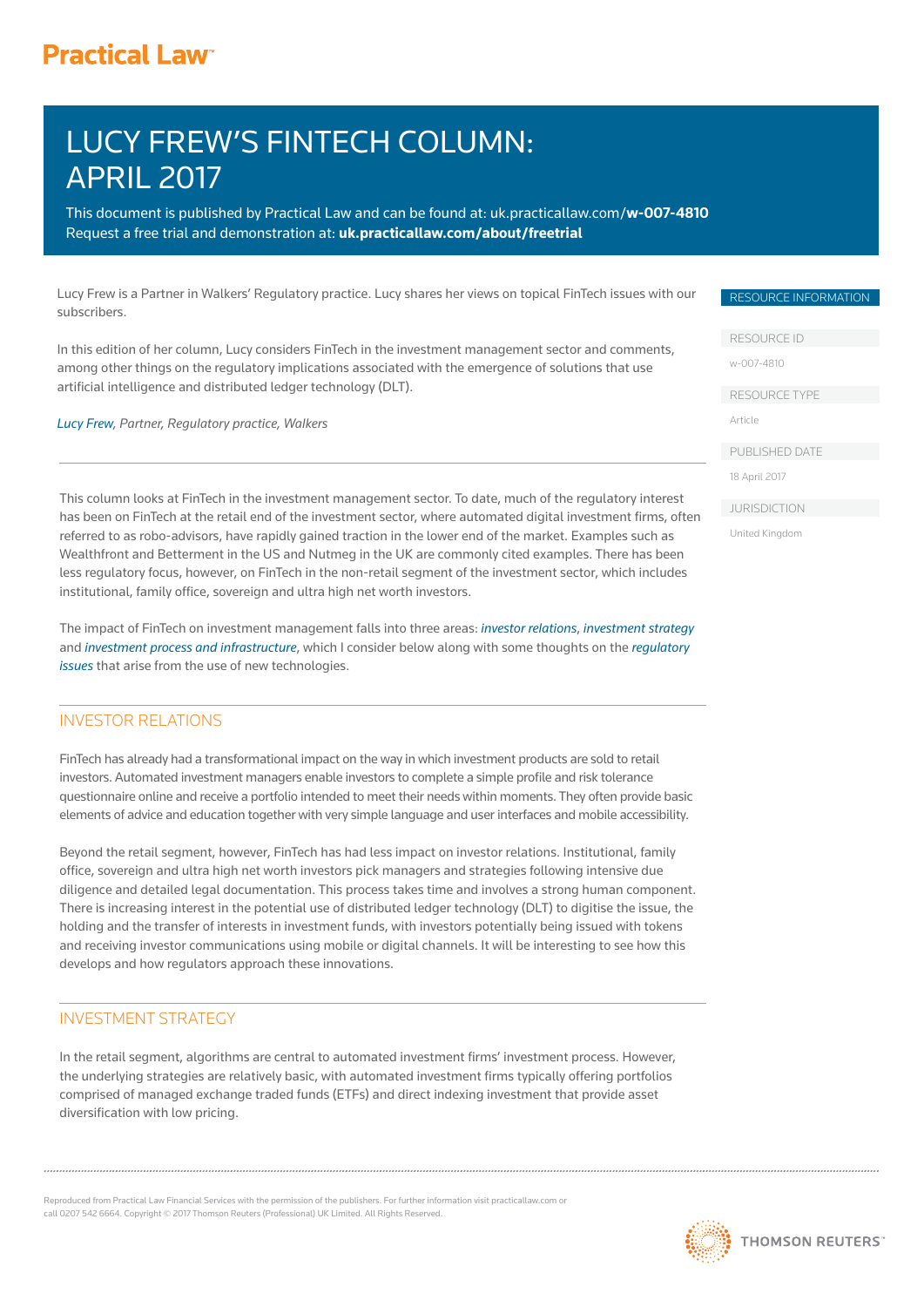In the non-retail segment, FinTech is being applied across a range of strategies. Venture capital and private equity funds have invested hundreds of millions of dollars into FinTech targets, foreseeing profit from a predicted steep growth curve of millennial assets. Hedge funds are innovative by nature and have often been early adopters of technology. Algorithmic and high-frequency trading (HFT) strategies have existed for some time and have attracted a relatively high degree of regulatory focus, notably in the form of the incoming MiFID II Directive (*2014/65/EU)* and the Markets in Financial Instruments Regulation (*Regulation 600/2014*) (MiFIR) (see *[Practice note, Hot topics: UK implementation of MiFID II: Algorithmic and high frequency trading](https://uk.practicallaw.thomsonreuters.com/9-621-6810?originationContext=document&transitionType=DocumentItem&contextData=(sc.Default)#co_anchor_a215904)*). Sophisticated data science techniques can already analyse billions of historical records and detect patterns and trends more quickly and efficiently than humans. Algorithms can be used to replicate trading strategies at low cost.

Perhaps the biggest potential game-changer is artificial intelligence, which is beginning to be considered by investment managers as part of their investment strategies. Artificial intelligence (alongside the use of big data analytics) is significantly different to strategies involving automated investment transactions, which can be conducted without human knowledge but do not involve genuine autonomy.

#### PROCESS AND INFRASTRUCTURE

DLT is seen as potentially offering significant gains to investment managers but these are often not yet a reality. Events related to the management and administration of investment funds could be taken into account automatically. One of the purported advantages of DLT is its ability to assign a record (for example, of a transaction or investment) to an investor's identity at a very granular level of detail and keep this detail throughout that record's lifecycle. For example, when investing in an investment fund, a retail investor might instruct an independent financial adviser, who purchases shares in a fund on that investor's behalf through a platform, which in turn uses an order management system to place orders with the fund manager. The fund manager might then use administrators or custodians to maintain and reconcile investor records. In this scenario, potentially every time the record changes hands, its format has to be updated to reflect the system of the record's holder. Additionally, sales of funds may be aggregated at platform level with the effect that granularity of beneficial ownership is lost. DLT might offer the ability to represent or create proof of ownership when the investor places an order at both the investor level and at the fund level simultaneously, giving the fund a more transparent view.

DLT may support automated reporting to investors and regulators with increased reliability at a reduced cost. DLT might enable a report to be generated at the same time as an order is placed. This might help firms to mitigate the potential operational risk of multiple legacy systems interacting with each other.

Benefits may also be gained where there are large groups or networks of firms using the same information. A good example of this is investor due diligence or anti-money laundering (AML) checking. Currently firms operate in silos, whether performing all such checks themselves or outsourcing checks to a third party. Operating on a group DLT network could enable more effective transaction monitoring. The ability of DLT to replace paper trails with easily-auditable, digital ones may facilitate regulatory compliance.

Some firms have proposed using smart contracts to reduce certain prudential requirements by automating the calculation and exchange of collateral.

DLT potentially offers a variety of cyber security benefits as cryptographic encryption is in-built into every record on the network. Additionally, when using a consensus mechanism, if one node's record is compromised, for example, by a cyber attack from a malicious third party, the consensus process should ensure that this record is rejected by other nodes.

Business continuity in the event of a system failure often involves having a second back-up system in place, which can be complex and costly. DLT is different in that multiple nodes contain the same record, all of which operate simultaneously. In the event of one node failing, the others would still be able to continue operating.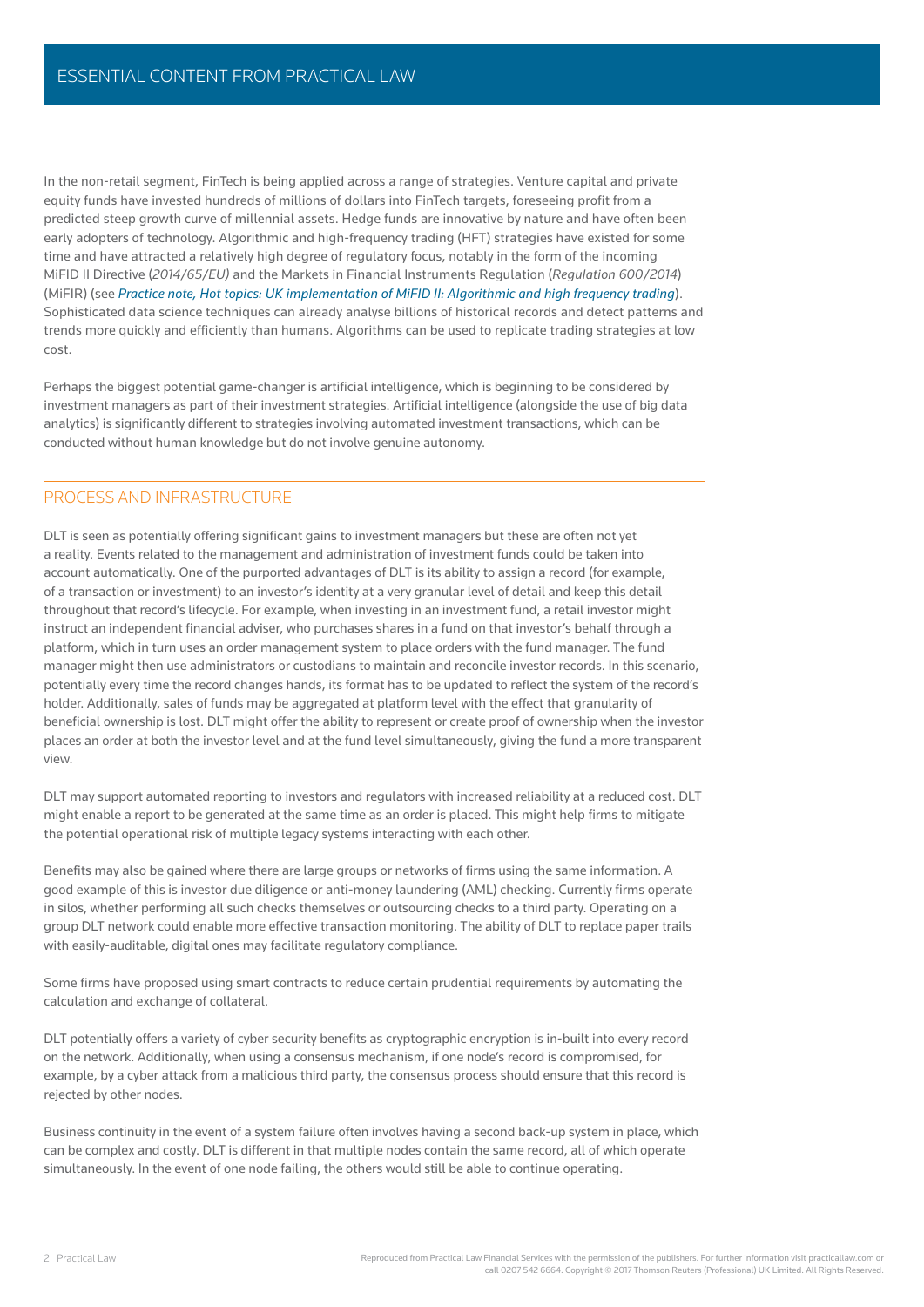DLT could also be used to track and manage asset re-hypothecation, including real-time reporting of asset history and enforcement of regulatory limits and investment restrictions. DLT could provide for secure, real-time transaction matching, with automatic delivery versus payment (DvP) on the distributed ledger.

In reality, DLT is yet to make any meaningful impact on investment management and many of the potential use cases for DLT generally are theoretical. However, this could be set to change as some large financial institutions have invested increased resources in DLT and concrete examples of relevance to investment management are emerging. For example, in February 2017, Northern Trust announced that, in collaboration with IBM, it has launched the first commercial deployment of blockchain technology for the private equity market by building a distributed ledger solution for managing the administration of a Guernsey-based private equity fund managed by a Switzerland-based manager. This is intended to provide real-time transparency to the fund managers and investors as well as allowing regulatory access when required.

#### REGULATORY ISSUES

Concepts such as investor protection, conduct risk and financial stability are all familiar concepts to regulators and a technology-neutral regulatory approach means ensuring that the same activity is subject to the same regulation irrespective of the way the service is delivered. This ensures that innovation is enabled and a level-playing field preserved. However, some FinTech advances such as artifi cial intelligence and DLT create some genuinely new challenges for regulators.

With this in mind it is worth considering the *[European Commission's consultation paper, FinTech: a more competitive](https://ec.europa.eu/info/sites/info/files/2017-fintech-consultation-document_en_0.pdf)*  and innovative European financial sector, which was published on 23 March 2017. The consultation seeks input from stakeholders to further develop the Commission's policy approach towards technological innovation in financial services.

# **Regulation of artifi cial intelligence**

The Commission rightly recognises that:

"artificial intelligence raise[s] the issue of liability allocation in case of economic damage, as it may be challenging to identify the liable actor and to establish what went wrong".

This is getting at the legal issues that will arise around whether there is an agreement or certainty in a transaction concluded between two artificial intellects. Artificial intellects are not currently regarded as having legal personality and, as such, cannot be permitted by law to act either as principal or as agent for a manager.

Moreover, arguably developments in the autonomy and capabilities of artificial intellects will make it increasingly difficult to attribute their actions to the managers that use them. For example, the manager of an investment fund may use artificial intelligence to assist with making investment decisions. In what circumstances would the manager be permitted to override decisions made by the artificial intellect? Could a manager be liable for failure to comply with the artificial intelligence strategy investors have signed up for? When could failure to intervene in that strategy expose the manager to liability?

However, regulators and courts may simply decide as a matter of policy to hold a firm responsible for the consequences of employing a particular method of doing business (namely artificial intelligence). This would be in line with regulators' approach to outsourcing, where the regulated firm remains ultimately responsible for functions outsourced to a third party provider (see Practice note, Outsourcing in the financial services sector). Regulatory penalties would be useless against artificial intellects, which have no resources to meet any fines or judgments that might be made against them. It is too early to say how regulators and insurers might approach the extension of professional indemnity policies and regulatory capital buffers to firms' use of alternative intellects.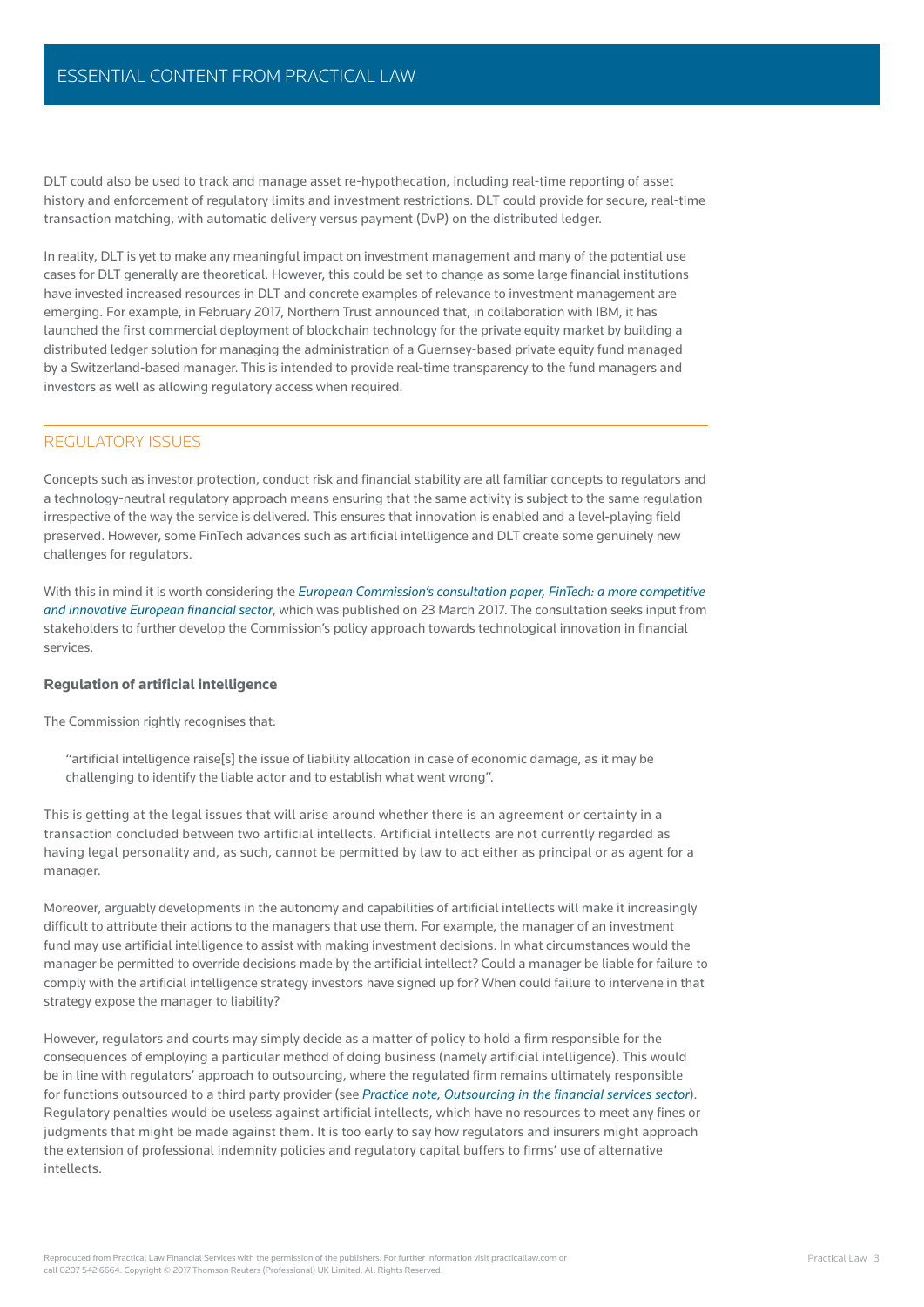The Commission asks:

"Is enhanced oversight of the use of artificial intelligence (and its underpinning algorithmic infrastructure) required? For instance, should a system of initial and ongoing review of the technological architecture, including transparency and reliability of the algorithms, be put in place? What could be effective alternatives to such a system?".

In practice, regulators' resources are finite and any oversight of artificial intelligence by regulators would likely require significant expenditure on expert technology resources. Perhaps more likely is that firms would be required to establish, implement and maintain policies and procedures for the use of artificial intelligence.

## **Regulation of outsourcing**

While some investment managers are able to develop propriety financial technology, there is increasing outsourcing throughout the financial sector generally to external FinTech providers. Many of these providers do not currently need to be regulated as they do not themselves carry on regulated activities but, rather, enhance the operations of the regulated firm. The Commission is considering whether the current regime strikes the right balance between allowing for such co-operation, while sufficiently managing the additional risks it may introduce. The Commission considers that:

"a certain level of standardisation and interoperability will be required before financial service providers would be able to reap the full benefits that outsourcing can deliver. In terms of risks, increased outsourcing may make the monitoring and management of these processes more challenging, with potential prudential and market oversight implications".

It therefore asks:

"Are the existing outsourcing requirements in financial services legislation sufficient? Who is responsible for the activity of external providers and how are they supervised?".

To date, regulators may be said to have outsourced their supervision of outsourcing by making regulated firms ultimately responsible for outsourced functions, therefore adding a regulatory imperative for firms to monitor and supervise external providers. Investment managers can probably expect an increased focus on outsourcing, not only in the context of increased reliance on external FinTech providers, but also in the context of Brexit. This is because ESMA will likely be watching national EU regulators to see whether there is competition to offer the most market-friendly outsourcing and delegation regimes (in other words, with least requirement for local substance) to attract firms wishing to establish a minimal presence and then outsource back to the UK.

International investment fund jurisdictions are exploring what solutions they can offer in the FinTech sector, including assessing the benefits of hosting and processing data and providing support for managers seeking to implement FinTech strategies.

## **Regulation of DLT**

The Commission also considers there to be:

"jurisdictional issues as regards the law applicable to distributed ledgers, as well as liability issues as regards the ultimate responsibility for events taking place on the ledger. There is also the question of legal recognition that distributed ledger data is true and accurate, and has legal value. The same applies to the legal validity of documents produced/stored on the ledger, including smart contracts. These are all issues that are yet to be resolved and tested in real-life legal systems".

ESMA published a *[report](https://uk.practicallaw.thomsonreuters.com/w-005-8674?originationContext=document&transitionType=DocumentItem&contextData=(sc.Default))* in February 2017 on the DLT applied to securities markets, reviewing its possible applications, benefits, risks and how it maps to existing EU regulation. ESMA's position is that regulatory action is premature, as technology is still in the early stages of development.